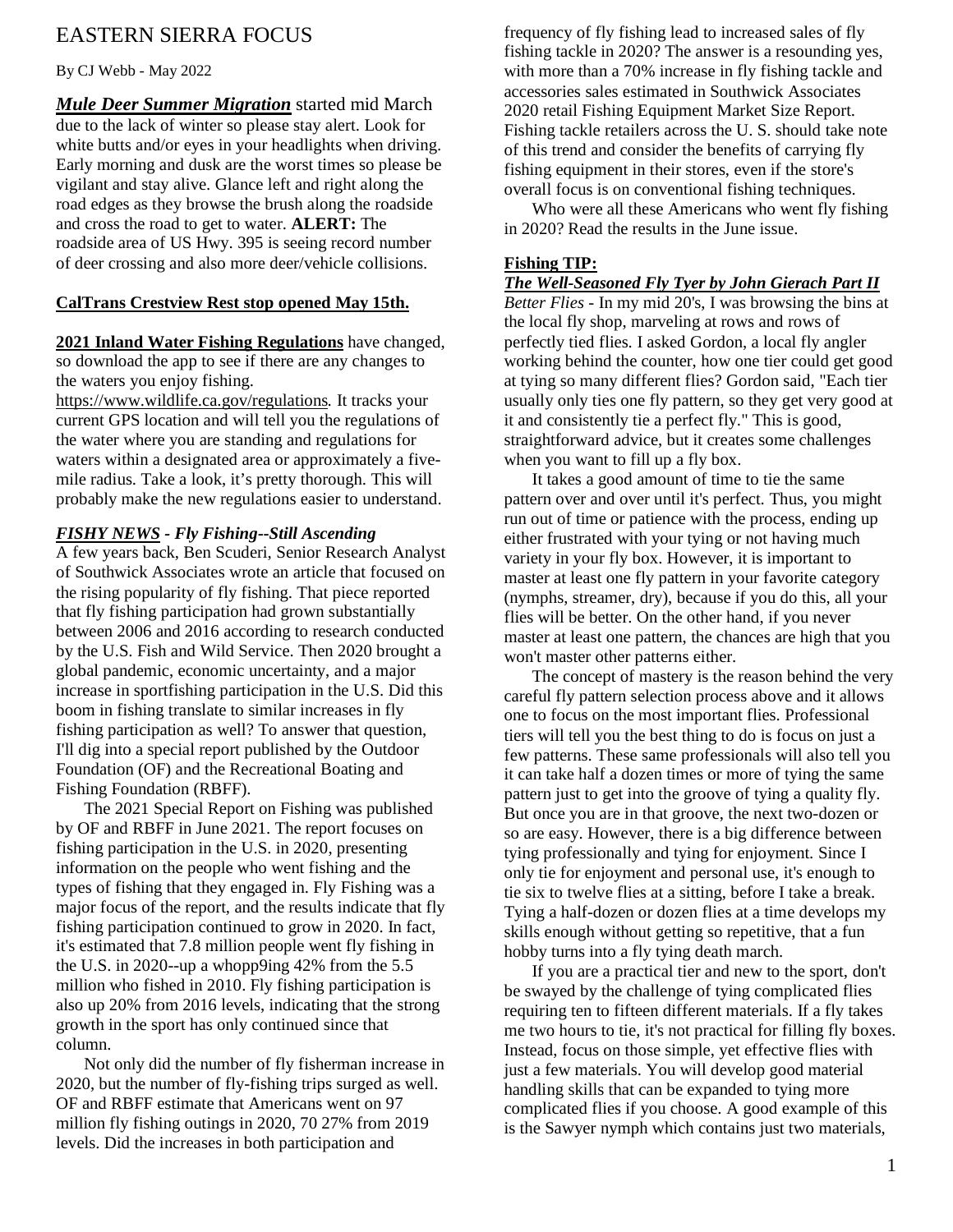copper wire, and pheasant tail, and will catch fish anywhere. Mastery of the Sawyer nymph is a win, win and will set you up to tie more complicated, yet still simple, patterns like the Copper John or Flash pheasant tail.

The most effective flies are often very simple to tie with minimal practice. Some of my favorite simple flies are the fur nymphs (hare's ear and fox squirrel), pheasant tails, soft hackles, glo bugs, marabou damsels, woolly buggers, Clouser minnows, jig flies, and somewhat new on the scene, epoxy coated euro nymphs. For tiny flies, thread-based nymphs like the WD40 and the Yong Blood are easy to tie and always put a lot of fish in the net. Simple dry flies include fur ants, beetles, foam chubby Chernobyl's, elk hair caddis, and Griffith gnats. One advantage to tying these simple flies, and this may go against what I have been saying, they do not have to be tied perfectly to catch fish. 'Tied perfectly' and 'tied well' are two different things. A well-tied fly will not fall apart after the first fish, regardless of how they look. Durability, and this includes a well-formed head, is one of the main attributes of a well-tied fly.

Every experienced fly tier knows the difference between a 'shop fly' and a fly tied by someone with knowledge of what the fish want. The telling factor is sparseness. Sparse use of materials, including the amount of thread used to form the head, are the hallmarks of a well-tied fly. Shop flies, unless they are commissioned from private tiers, are often overloaded with too much material. Learn to tie your flies with half the materials you think you need - and then half that. The exception here may be some streamers and large dry flies, but these are often imitating larger food items, so it doesn't matter. Instead, concentrate on achieving the slenderness, body taper, and proportions of a simple fly like the Sawyer nymph. Don't ignore the hook choice. Hook shape can make all the difference in appearance and fishing. It may not look impressive to you, but if you compare a sparsely tied nymph to the actual nymph in the water, the need for sparseness will begin to show its value.

### *Legislative News: UPDATE of AB-817 - No change yet.* AB-817: Sport fishing licenses: electronic display: 12-consecutive-month licenses was **Approved by the Governor October 7, 2021. Implementation will be announced some time this year.**

**Side-note:** Much was made of Assembly Bill 817 authored by Assembly member Jim Wood (D-Santa Rosa) this past legislative session and signed into law by Governor Newsom. AB 817 made it possible for CDFW to provide an electronic display option for sport fishing license items and sell a sport fishing license that will be valid for 365 days from the purchase date rather than the calendar year. In true California fashion, a new law was created that has no way to be enacted. The state announced that implementation of this new law requires

"technological infrastructure revisions", so neither provision will be available during the 2022 license year. Given the fact that California's EDD Employment Development Department) and just about every other department system are also in need of "technological infrastructure revisions" has many wondering if the aspects of this new law will ever be realized.

#### *CDFW 'Buy a Stamp" to help a Game Warden*

Officials at the CDFW are urging anglers to contribute to a Warden Stamp Program that helps game wardens and the enforcement of fish-and-wildlife laws. According to the CDFW, purchase of the \$5 stamp will "procure vital equipment, protective gear, and training for wildlife officers and enhance the department's K-9 Program." Information on how to make a donation is available at: <https://www.wildlife.ca.gov/wardenstamp>

#### *Department of Fish and Wildlife (CDFW) Stocking*

updated trout releases will be on their web-site (http://nrm.dfg.ca.gov/FishPlants/) or call their specific region (Inland Desert at 855.887.1275)

#### *AT THE BENCH:*

Steve Farrar SF Flash blend - Three from the Steve Farrar range by H2O, combine silky fibers and Angel Hair. But the name Steve Farrar is normally associated with saltwater flies, specifically large, relatively simple, streamer style flies for large predatory fish. Materials that combine bulk, color and flash are the order of the day. Trim or shape the material when it's on the hook for easy application. Try mixing fibers from two hanks of different materials and the attraction of these is obvious. Aimed at saltwater and larger flies, fairly generous hank with good length. Saltwaterflies.com

#### Colorful Fritz Type Chenille's.

Translucent Fritz has taken a turn into colored fibers that are glossy but no metallic sheen. The original was 15mm length/width. Similar to normal chenille, but has a fairly fine core, two twisted strands. Find the end and you can quickly scrape the core clean of fibers and it ties in slim and very secure, then fold and wrap. It's very dense and nicely dyed. Peach and pink fluorescent are far brighter when lit by a UV torch. Neon Fluorescent Pink is intensely colored and about as bright under a UV light as is possible. Olive is an accurate medium olive, for big simple Olive Damsel flies.

The 10mm version is for very, very large flies and they come colored and metallic per pack. www.upavonflyfishing.co.uk/

#### *Tip - Flashback Nymphs Rule!*

Adding a piece of Flashabou to the wing case of a nymph adds sparkle that helps attract fish. The theory is that the bright spot imitates the gases building in the bulging wing case of an emerging nymph. Whether the theory is accurate or not, I do know that this sort of fly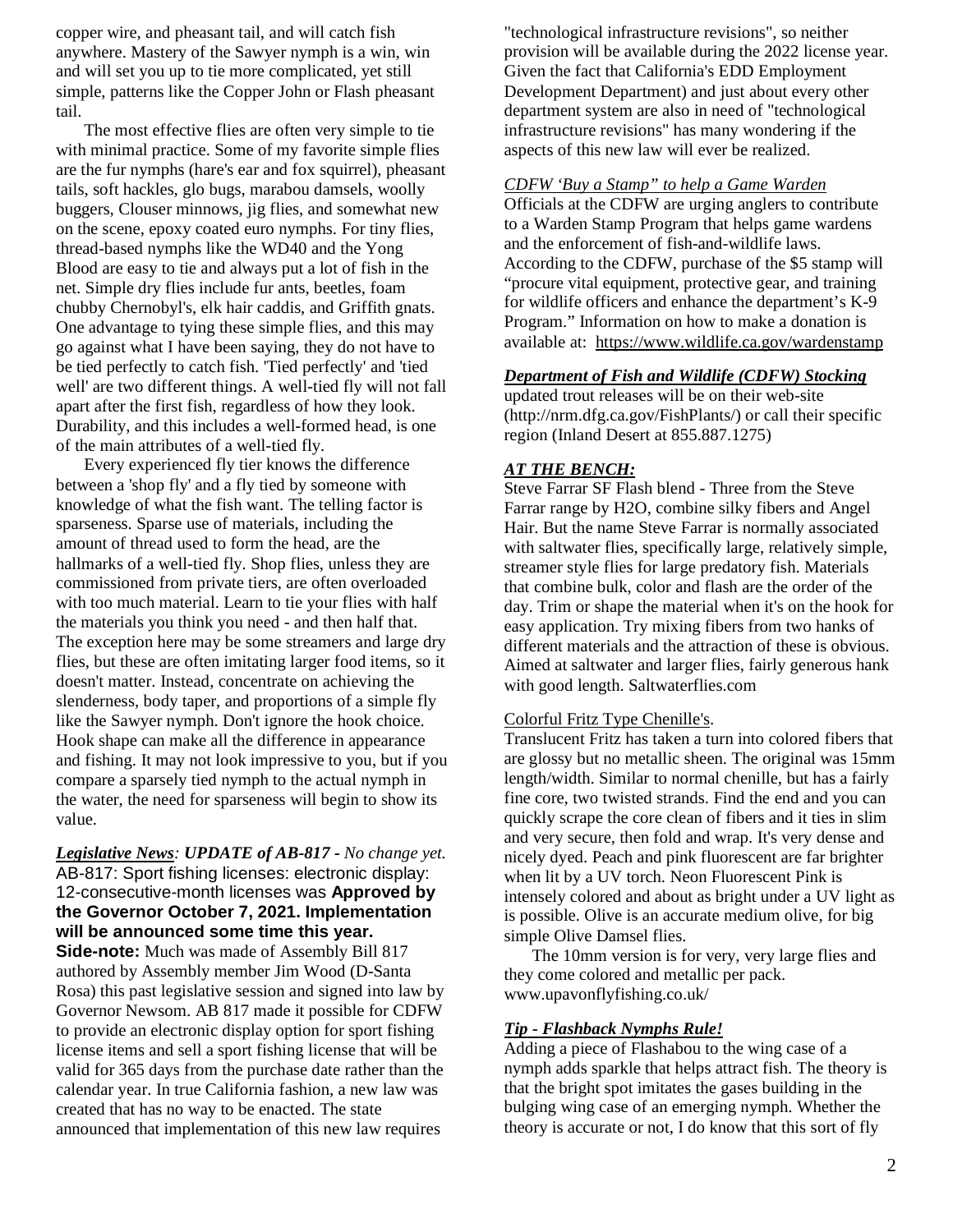catches fish. Try it on a white rubber leg prince nymph size 16, its explosive.

**LOWER OWENS** – Flows are at 175cfs as of 5/27. Water conditions are fair to good. Fishing conditions and Hatches are good to very good. The water gauges just came back online and the agreement that flows are up has been confirmed. We do not know how long ago the flows came up but the water is still a little off color from up by the campground and a little murkier than that below gate 9.

The weather warmed up nicely and hatches went bonkers. The BWO hatch starting times are inconsistent; some areas around 11:00-11:30 while other areas around 1:00-2:00pm. This continues till around 3:00 but the dry fly fishing has slowed above gate 9 and more below with Horton Creek dumping dirty water in. This is the time to key on the riffles, ankle to knee deep. Along with the mayflies the caddis hatch is picking up and craneflies are already showing up. Craneflies generally emerge mid to late morning but currently they're going into the early afternoon. If you're not familiar with them you can mistake them for PMDs, the back legs look like tails so look for the "knobby" head as they fly. That of course includes midges all day long.

Those nice deep holes are pretty much empty except for the big backwaters; the fish are holding there and feeding on midges. It's not just the water temperature that dictates fish activity. So far the water has remained clear but remember that after rain or snow melt the river can be dirty below the Petroglyph parking (#9) from Horton Creek. If you're down below and it's dirty just move upstream until you find clean water.

D**RIES**: Extended Body BWO #16-20, Hi-Vis BWO #18-20, Parachute Adams #16-20, Stillborn Midge #20- 22, Griffith's Gnat #22-24, CDC Transition midge #20- 22, Slvrmn Stillborn Caddis #16-18, Elk Hair Skaddis #16, and Tan Stimulator #14-16.

**NYMPHS:** Pheasant Tail #14-18, Caddis Cased #12, Zebra Midge #18-22, Olive Hot Spot Jig #18, Bottom Roller Phsyco Rhyco #10-14, Juju Baetis #16-20, Pearl & Orange #16, Tungsten Olive Mic Drop #16-18, TB Millers +1 Lt #16-18, Lexi Girdle Bug Tan/Black #6 and Orange/Black #10.

**STREAMERS:** Wooly Bugger Olive & Black #10-12 and Mini Sculpin Olive & Black #10-12.

#### **ROCK CREEK LAKE – No Report**

**UPPER OWENS** – Flows are 51cfs as of 5/27. The stretch of river above Benton Crossing Road is artificial, barbless, catch and release only.

The reason why the flows on the Owens don't go up and down much is that it is common for Deadman Creek to go underground up above 395 during drought years. Fishing Conditions and Hatches: Fair

The dreaded early season green slime weed migration out of lower Hot Creek is still going on but if you're willing to put up with it the fishing is improving and the crowds are all upstream. This means that especially below Benton Crossing you'll be cleaning off your hooks every couple of casts. There are some nice fish down there but they are spread out with some big spawners heading back to the lake. The best flies are attractor patterns, not much in the way of hatches going on. That has changed with the warmer weather last week.

Up above Hot Creek there is no water coming through the pipe and the ranchers are irrigating so the water is real skinny and the fish are spooky. Fishing is very hit or miss with the midge emergence in the morning followed by BWO's emerging late morning along with scattered caddis. I don't know about evenings but mid-afternoons have been slow with very small (#24-28) spent midges being the main food source. Might be that the drop in flows has pushed the fish up into the ranches or made them extremely spooky but fishing has been tough. ATTENTION The good news is the smaller fish ( 6"-13") are getting active so if you just want to have some fun and stay away from the crowds things are picking up.

Yes, the Cutthroats are up spawning and yes you can tell where they are spawning, just look for the masses of cars, but here's some friendly advice. Unlike the Rainbows, the Cutthroats spawn anywhere from the bridge up into the lower private ranches making them far more vulnerable to fishing pressure. We suggest that if you are going to fish near the spawning fish make sure to cast below the fish in the shallow tail-outs (that's where they spawn) and work the fish in the deeper holes right below the drop-offs. The fish that haven't started spawning yet will sit at the head of the pools picking off food from the safety of deeper water.

It's good to remember that there aren't a lot of "resident" fish in the Upper Owens, it's basically a nursery for Crowley Lake and as they get bigger most of them will move down to the lake. The fish that haven't gone to the lake yet tend to be pickier because it's their natural environment. Right now they are getting more active as their metabolism picks up with the water warming so look for insect activity, especially the Baetis and some caddis. Mayflies are the more dominate #16- 20. As the water warms up the resident fish are getting more active, they will not be as interested in the attractor flies and they definitely require better presentations than the migratory fish do.

So much for the temperature gage, it lost its funding and has been shut down. Scratch that, it may be shut down but it's still functional. There was a temperature gage on Hot Creek right above the Owens River Road Bridge. If you're not familiar how to get to the upper most branches of Hot Creek, go through the first drive through gate on the main road and immediately turn left. The confluence is between the first and second walk-thru gates.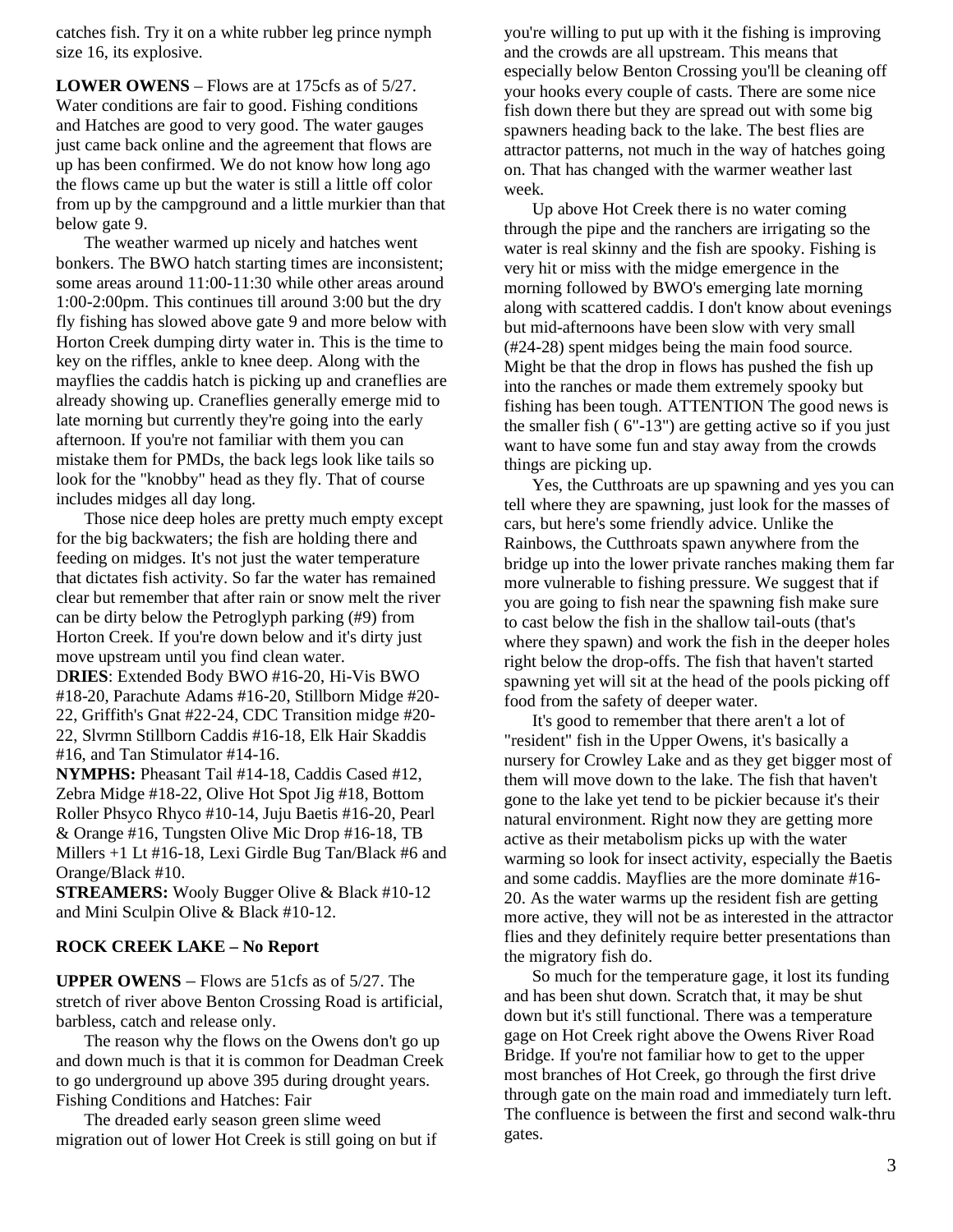**DRIES**: Griffiths Gnat #20-24, Para Adams #20-24, and CDC Transition Midge #20-24.

**NYMPHS**: Zebra Midge #16-22, B/H Prince Nymph #12-16, Copper John #14-16, Tungsten Jig Baetis #18- 20, B/H Pheasant tail #14-18, Mop Fly assorted colors #10-16, Bling Midge #22-24, Tungsten Olive Mic Drop #16-18, San Juan worms assorted colors, Egg Patterns assorted colors, Western Coachman #12-16,and Hogan's S & M Nymph #18-22.

**STREAMERS**: Shock Collar Leech #10, Woolly Bugger White or Olive #6-14, and Punk Perch light or dark #10-16.

### **CROWLEY LAKE** –

#### **HOT CREEK - Flow is 55.7cfs of 5/27**

Remember, these are the flows just below Highway 395 on Mammoth Creek. Fishing conditions and hatches are good.

Runoff began early last week! Fishing Conditions and Hatches: Fair/Good.

And now the runoff is here. Flows have doubled in the last two days so hopefully the fish will feel a little safer and start coming out from cover. Anyway it's scud, streamer and San Juan worm time at least to give them a try. When the wind does let up we're seeing the usual suspects. Midges early with the surprising pre runoff appearance of Trico mayflies in the upper canyon to interpretive site. BWO mayflies and caddis midday with caddis in the evening if the wind dies down. Fishing has been better early, BWO and Scuds followed by the BWO hatch starting earlier now, between 10:30 and 11. The BWOs are getting smaller, more in the #20-24 range. There seem to be more caddis in the upper canyon and more Baetis lower down but that could be more about when people are fishing in different sections. The canyon has been fishing well until early afternoon before slowing down; I've heard good reports about late afternoon but no specifics. The tough part in the canyon is that the hatches can be different day to day and also upstream versus downstream.

Since the caddis is now getting active try fishing a Pheasant Tail #16-20, either bead or non-bead. Not only does it cover the mayflies, but it also imitates the case caddis. And don't forget the ever-present midges. I still tell my clients that a 4 second drift is average and finish with an aggressive pickup; you will hook fish you never knew existed.

Reports said that due to the number of Ospreys working Hot Creek the fishing has changed considerably. Also that guides said they don't think the fish population has dropped as much as the fish have seriously changed their habits, especially at the Interpretive Site. The fish are now holding under banks and weed beds so outside of the deeper holes your presentations have to be tight to coverage to have a chance. They're hoping that with the weed beds growing and the young leaving the nests the Ospreys will start spreading out and things will return to normal.

**DRIES**: R.P. Emerger #22, Parachute Adams # 16-20, Mother Shucker #24, CDC Baetis Dun #18-24, Griffith's Gnat #20-24, Stillborn Midge Black #20-22, Hi-Vis Baetis #16-20, Para Caddis #18-22, Elk Hair Skaddis #18-22, Spent Partridge Caddis #18-22, and Brooks Hot Creek Caddis #22.

**NYMPHS**: T Midge #24, Zebra Midge #18-22,Juju Baetis #16-20, Medallion Midge #18-24, Buckskin #16- 20, Barr's Emerger #16-22, CDC Transition Midge #18- 22, Scuds grey or olive/grey #14-18, Tailwater Sowbug Rainbow #16-18, Bling Midge Brown #24, TB Millers+1LT #16-18, Nori's Caddis #20-22. **STREAMERS**: Mini Sculpin Orange #6. Slumpbuster Natural #10, Hornberg #10-14, Mice.

**CONVICT LAKE** – No report but did see some fly fishers near the shoreline in waders but could not get a report.

**MAMMOTH LAKES BASIN** – Officials are asking that visitors arrive do not arrive at the gate prior to 2:00 p.m. to avoid creating traffic congestion and safety issues along Lake Mary Road, which can delay the opening.

### **SAN JOAQUIN - Flow is 6.2.cfs as of 5/27.**

**JUNE LOOP** – But Silver Lake would be the best bet this early even Rush Creek. Last week was very warm and lots of bugs showed up for the dance but no partners on the water to give them a spin. Mainly lures and bait are getting a lot of action, but if you normally hit the "loop" you know where to go and what to use. Give it a shot.

**RUSH CREEK ANNUAL CLEANUP is June 11th.** Phone  $760 648 7525$  for details if you wish to help.

### **LUNDY LAKE** – **Resort closed this summer. No report.**

**VIRGINIA LAKES** – Ice free up to Blue Lake, snow is on the trail in Lodgepole tree areas up to and including the pass. Not much action from the fly fishers as water is still very cold giving you about 1 hour of comfortable tubing so dress with extra layers. Greg Long from Smith spent the day on Little V using a variety of things, got a lot of hits but nothing huge. All action is below the surface with a few top water feeders near the west shore. Bring your "goods" and give it a try with olive woolly buggers, seal buggers, mini leeches, soft hackles and pheasant tails. Weather has been very warm and a few hatches showed up including red/black ants on the trail up to Blue Lake, small stoneflies near the snow banks and gnats are everywhere.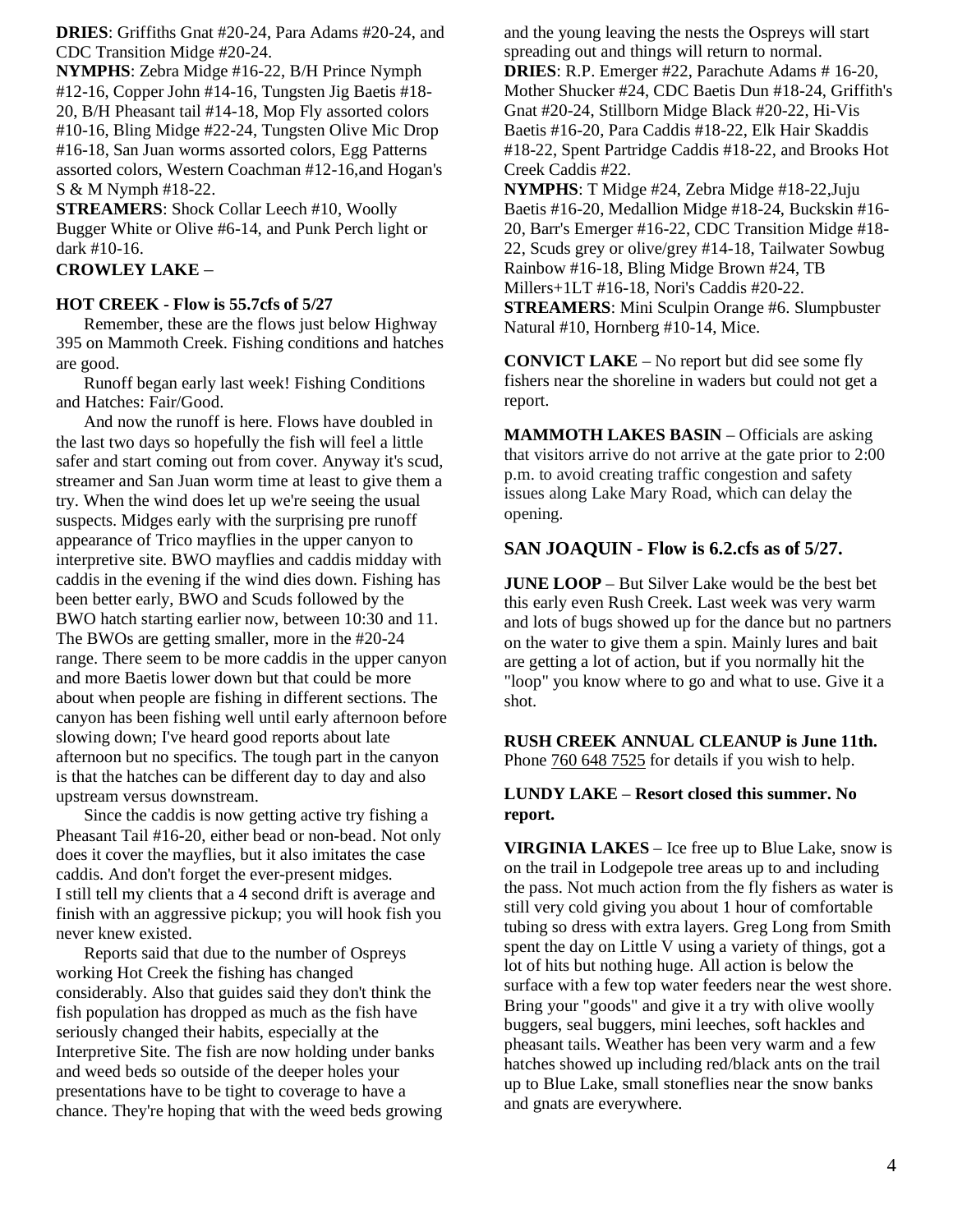**TRUMBULL LAKE** was stocked with BFEF trout from Desert Springs with a full load of fish on the 19th of September 2021. No reports from anyone yet.

**BRIDGEPORT RESERVOIR** – We talked to a couple fly fishers who did some streamer stripping near the dam with no success. (Ken's)

### **EAST WALKER** –Flows are 142cfs as of 5/27 Fishing conditions and Hatches: Fair-Good

The flows are up near normal, for now. Insect life is primarily midges with a scattering of caddis, scuds and Damsel nymphs in the slow water. The midges are definitely the primary food and typical for this time of year they are small (20-24). The better fishing has been in the riffles. Still crowded but not like it has been. **DRIES**: Caddis Adult Tan #14-16, Chernobyl Ant #12- 14, Chernobyl org/grz.**,** #6-8, Parachute Adams #16-22 NYMPHS: Prince Nymph #12-1, Dead Drift Crayfish #8, Bottom Roller Psycho #10-12, Copper Zebra #16-22, Zebra black/silver #20-24, Tailwater Sowbug #14-18, Zac Attack Damsel #14, T's Stone Drummond Light #8- 10, Glass Bead Micro May Olive #22-24, S&M Nymph #18-22, Tungsten Jig Baetis #18-20, TTS Opal B/L #14- 18, F/B B/H Pheasant Tail #14-18.

**STREAMERS**: Meat Whistle, Sculpzilla, Hornberg #10-14, Belly Scratcher Minnow Chub #2, Bank Robber Sculpin #2, Punk Perch Light #10-14.

# **HONEYWELL POND – No report.**

**SCEIRINE RANCH** - The reports from the ranch were much like the California side of the river, it was hard work but there were some nice fish were caught. It sounds like the numbers aren't real high but the quality is really good. Nymphing has been better with a few fish on dries but not streamers.

**KIRMAN** - Ken's had a couple reports from Kirman this past week that were pretty good, considering how it's been the last few years. It sounds like there are a decent number of anglers making the trek but unfortunately they often don't pass on information to us. Anyway, I was up there last Monday and hooked-up 7 fish and landed 4 in about 2 hours of fishing before the wind picked up too much. All the fish I landed were brookies and they took a small black leech pattern stripped very slowly. The fish I landed were all about 17 or 18 inches with one nice male taping about 19. This isn't the type of day we would expect 25 years ago but it was well worth the trip! I saw a decent number of rises while I was there and feel like there's a pretty good population of fish right now. I didn't catch any cutts, maybe next time. Courtesy of Ken's Sporting Goods.

**WEST WALKER** – **Flow is 1010cfs as of 5/28**. The West is still high and off color, when the run-off is over the fishing should improve.

# **CA Dept of Fish and Wildlife**

New bacterial outbreak (*Lactococcus petauri*) was recently confirmed at two Eastern Sierra fish hatcheries. The CDFW fishery managers are working to implement strategies that will help the facilities get the disease under the control, without canceling all trout plants prior to the traditional season opener on April 30. The hatcheries affected are Black Rock and Fish Springs. In lieu of depopulating the affected hatcheries, nondiseased fish will be stocked into high use waters that are hydrologically connected to the affected hatcheries and have cold water. This will mean increased plants for some locations and decreased plants for others. Diseased fish will be euthanized and not planted.

"This is unfortunate timing, as it affects our planting efforts in the weeks before the opener, but all is not lost," said CDFW Director Charlton H. Bonham. "Fortunately, we learned much from the 2020 outbreak, and we have more knowledge and better tools to fight the bacterium this time around. We also believe we can continue stocking, with some adjustments and careful monitoring."

### *CA Dept of Fish and Wildlife 2021 Regulations:*

Please provide comments to these changes for any water you feel would be detrimental to the resource. They need your input in order to make informed decisions on all these waters.

Every person or agency recommending that regulations be added, amended, or repealed must submit a petition to the Commission at the site listed: (https://fgc.ca.gov/Regulations/Petition-for-Regulation-Change) using this petition form. You can contact their office to see when the next meeting will be held to submit regulation changes on time and whatever is on the books today can be changed. Also include your comments to Governor Newsom at:

(https://govapps.gov.ca.gov/gov40mail/). Here is the Executive Director's contact information: Melissa Miller-Henson - fgc@fgc.ca.gov (916) 653-4899 or (916) 653-7229.

NOTE: You must fill out the form in its entirety and reference the statutory or constitutional authority of the Commission to take the action requested (see page 2, item number 2) and without this they will disregard your petition.

### *Fly-Fishing Apps*

**onWATER.com** App provides boundaries that are found on maps, but now they're on an app so you can explore your water with confidence.

**It's Your Water…Explore It** - Everything you need to plan your trip, explore your water and relive your experience. Plus we're constantly adding rivers and updating info. From your laptop to your phone it's like having a seasoned guide at your side.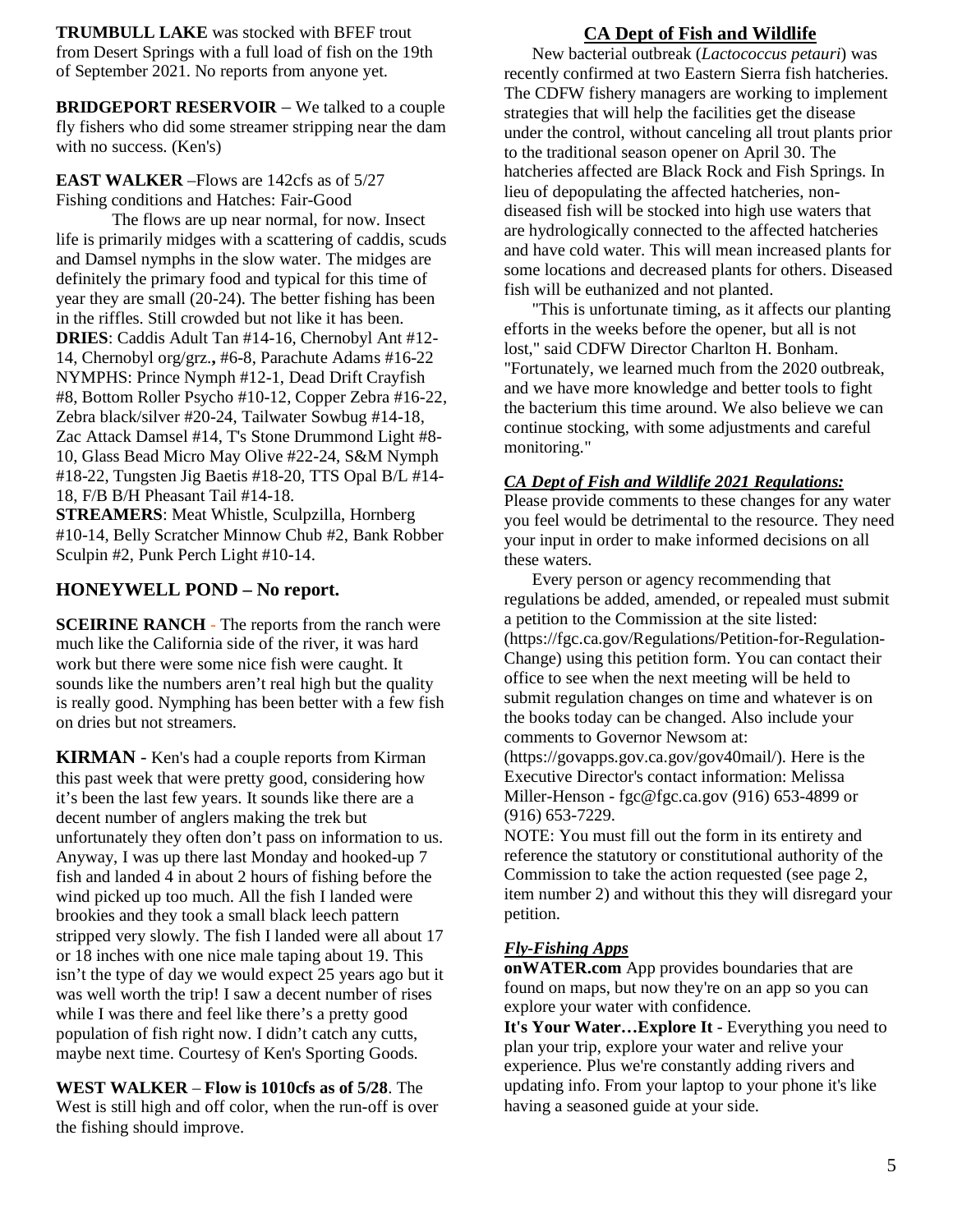**Know Before You Go** - Whether you're planning a fly fishing destination trip, just getting out for a day or exploring water on the app instead of working, all the things you need are right at your fingertips.

**Detailed River Maps and Real Time Data** - Locate access points, boat ramps, camping, parking, and know the distance between them, so you never miss a take-out or honey hole again. Plus current river flows and weather, everything you need to know is in this app. And you won't have to fold it up after you glance at it.

**Public and Private Land Boundaries** - Stream access laws and public land overlays help you plan where to fish and eliminate the worry that you may be on private property (onWater is for the angler that likes to fish a lot and not make waves).

**Local Fishing Reports and Fly Shops** - Connect with local fly shops that serve the area you're exploring. Get current fishing reports, hot flies, stream flows, weather and more. It's your one-touch guide to all the local experts.

**Catch and Relive** - Snap a quick photo of your catch before releasing it, and add it to your trip log. Uploading the photo also captures the river, flow and weather. Then archive by trip, water, date or other categories. Add trip notes like the fly used, GPS coordinates and how much bigger your fish was compared to your fishing buddy's. \$3.99/mo. or \$39.99/yr.

### **"Fish Head Nervous Water "Apps**, \$6.99 iPhone and Android

 Not only the best app for steelhead rivers, but surf, and also helpful in most any trout-fishing situation around the country. It has a river directory with flows and where and when to find the best windows of action. It's handy when you're actually packing to go fishing; it's quick, organized with the most pertinent information available.

**Orvis Fly Fishing Green Mountain** - Digital, iPhone, Android is a grand-daddy of fly fishing apps that is free and packed with tons of general interest fly-fishing news, advice, discussion and entertainment you'll never be able to digest it all. It has Tom Rosenbauer's podcasts, casting videos for every stream, flats, or surf situation; knot -tying instruction, fishing reports, up -to-date news feeds, fly pattern descriptions and recommendations with built-in links so you can buy flies you're interested in. It's sort of geared toward beginners, but its solid information and we could all use a little tune-up now and again. Loren Elliott

### **The Pocket Fisherman by Magic Mobile**

This app will help you find out more about the specific species of fish, as well as regulations and records of 49 Continental states regarding fishing in their deep waters. The app also comes with a GPS map that tracks the nearest tackle shops and marinas. You can easily identify the fish by either searching for its name or looking at the gallery of fish images. It's the most

comprehensive fisherman app so far as it comes with a summary of each type of fish, description, appearance, weight, natural habitat, and its average length.

# **YOSEMITE NATIONAL PARK - Tioga Pass Open**

A reservation will be required to drive into Yosemite National Park from May 20 through September 30, 2022, for those driving into the park between 6 am and 4 pm. Driving through the park will also require a reservation if entering between 6 am and 4 pm. www.nps.gov/yose/planyourvisit/reservations.htm

### **Sonora Pass Hwy 108 -** Open

**Monitor Pass Hwy 89** - Open

**CalTrans Highway work along US 395** – Check the District 9 CalTrans web-site for current status. There is a huge list of work that will be ongoing until the snow flies. Here is a link for more information. [D9PublicInfo@dot.ca.gov](mailto:D9PublicInfo@dot.ca.gov)

### **Mono County:**

The Conway Ranch Shoulder Widening project proposes to widen the existing paved shoulders on U.S Highway 395 from the junction with State Route 167 to 0.4 miles north of Conway Ranch Road in Mono County. It also proposes to install shoulder rumble strips, correct a substandard compound curve and lengthen the chain control area at postmile 59.2 by 500 feet. Culverts will be extended or replaced as needed. Project start-date is June 2023.

**MONO COUNTY -**North Sherwin shoulders project will emerge from its winter suspension on Monday, May 2. Crews moved K-rail into place this week and traffic will be reduced to one lane in each direction 24 hours a day, 7 days a week. Work on this Mono County project is along U.S. Highway 395 between 2.4 miles south of Lower Rock Creek Road and Tom's Place. Crews will be clearing more slopes in preparation for future work and widening shoulders. There will be drilling work on the side of the highway to improve drainage, similar to the finished drainage feature opposite the intersection at Lower Rock Creek Road. The speed limit is 55 miles per hour through the work zone. For more information about this project, watch this Caltrans District 9 NewsDash on YouTube at [https://youtube/Pdh5EV6MOE4.](https://r20.rs6.net/tn.jsp?f=001EZt3WLp_f_bLge4zusdQGJvBQfPo3hTporxu5sBF7ugCtXglKBoM-7nqqPVhazfG7cblgadS2n066HZhcVJIEoRv9gzXkVdYe0jliS24q8USjKc8GO6bE-ou_dL5NAwZchbH3zh1yGYwuj6MV2hxCg==&c=P3iAVc61EJE_8G3K4wUy8x6XBM6cd5Mq6cJZvayuP0UdHl-Z3G0yVQ==&ch=UhxXHLEL7mkdQVJLGCN65VfgMNs97iB4yNSB1pjHRUJOc954Fb5trw==)

**TIDBIT'S - Meteor Shower Calendar 2021**

| <b>Date</b>                                | Name                                                 | (no. per/hour) |
|--------------------------------------------|------------------------------------------------------|----------------|
| <b>July 28-29</b>                          | Delta Aquarid Predawn                                | 10 south       |
| <b>Aug 11-12</b>                           | <b>Perseid</b>                                       | <b>50 NE</b>   |
| Oct 8-10                                   | Draconid late evening                                | 6 NW           |
| Oct 20-21                                  | Orionid Predawn                                      | 15 south       |
| Dec 13-14                                  | Geminid all night                                    | 75 NE          |
| Predawn means between midnight and an hour |                                                      |                |
|                                            | before morning (twilight). BOLD - Most prominent     |                |
|                                            | *Strong moonlight will interfere with these showers. |                |